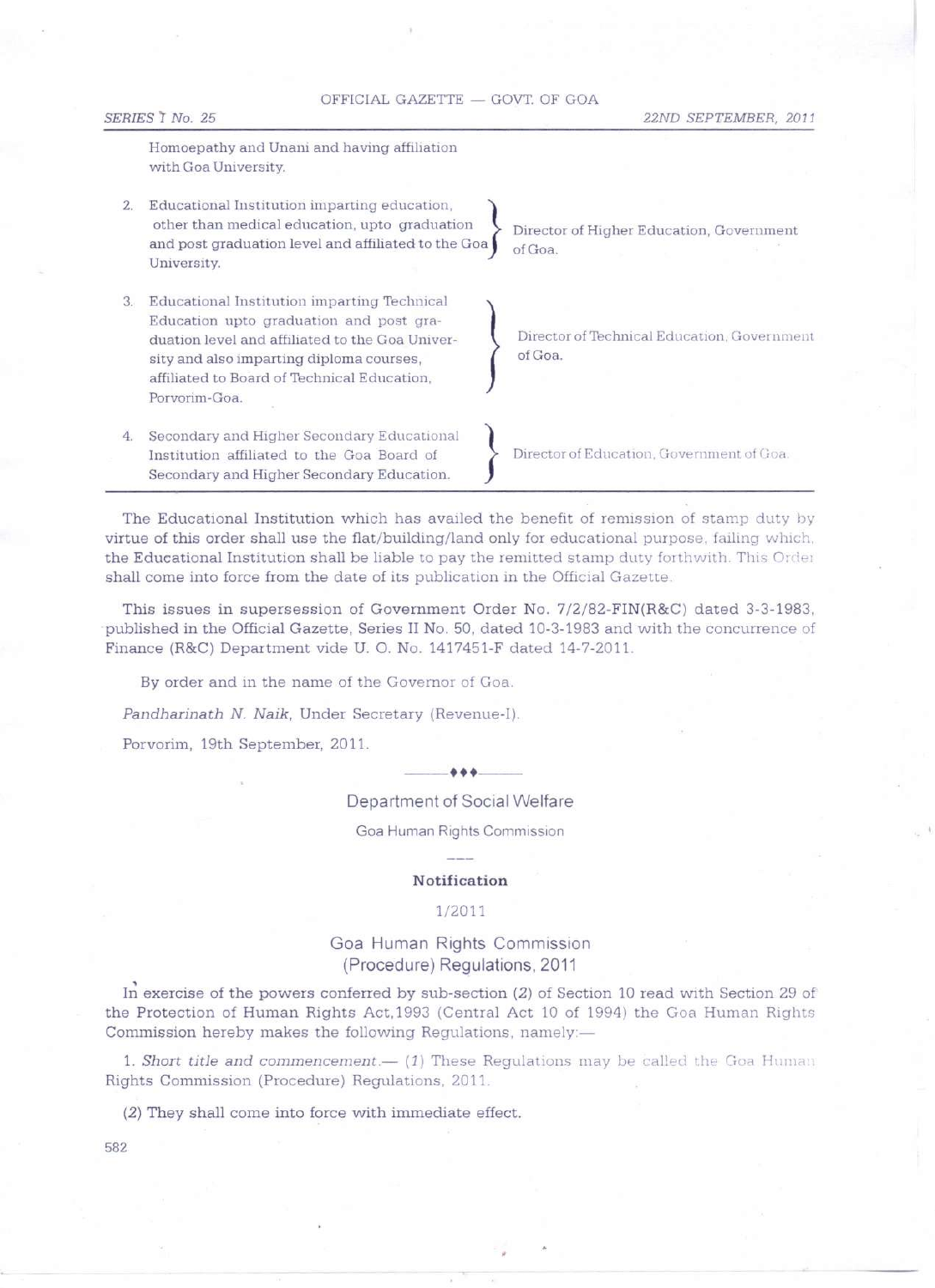### *SERIES I No. 25*

### CHAPTER - I

2. *Definitions.*— (1) In these, Regulations unless the context otherwise requires.-

*(a)* "Act" means the Protection of Human Rights Act, 1993 (Central Act 10 of 1994);

*(b)* "Code" means the Code of Civil Procedure, 1908 (Central Act 5 of 1908);

*(c)* "Commission" means the Goa Human Rights Commission.

*(d)* "Complaint" means all petitions or communications received in the Commission from a victim or any other person on his behalf, in person, by post, by telegram or by any other means whatsoever, alleging violation or abetment thereof or negligence in the prevention of such violation, by a public servant, of all or any of the human rights;

*(e)* "Single Bench" means a Bench consisting of the Chairperson or a Member of the Commission as constituted by the Chairperson.

(f) "Division Bench" means a Bench consisting of the Chairperson and member or two members of the Commission as constituted by Chairperson;

*(g)* "Full Bench" means a Bench consisting of the Chairperson and both the members of the Commission.

*(h)* "Regulation" means Regulations framed by the Commission under Section (2) of Section 10 read with Section 29 of the Act

*(i)* "Secretary" means Secretary of the Commission;

(2) Words and expressions not defined in these Regulations shall, to the extent defined in the Act, have the same meaning as assigned to them therein.

*3. Head Quarters of the Commission.-* The Head Quarters of the Commission shall be at Panaji-Goa.

*4. Venue ofthe meetings.-* The Commission shall ordinarily hold its meetings and sittings in its office located at Panaji. However, it may, in the discretion of the Chairperson, hold its sittings at any other place in Goa, if it considers the same necessary and expedient.

*5. Periodicity of meetings.-* Except during the vacations, the Commission shall normally have its regular sittings on all working days in the 2nd and 4th week of every month. However, the Chairperson either suo-motu or at the instance of one or more members, may direct a special sitting of the Commission to be convened to consider any specific matter of urgency.

**6.** Secretarial Assistance.- The Secretary. alongwith such other officers of the Commission, as may be directed by the Chairperson, shall attend the meetings and sittings of the Commission.

7. *Agenda.*- The Secretary shall, in consultation with the Chairperson prepare the agenda for each meeting of the Commission and shall cause note thereon to be prepared by the Secretariat. Such notes shall, as far as possible be self-contained. Specific files related to the agenda items shall be made available to the Commission for reference. The agenda papers shall ordmarily be circulated to the Chairperson and Members at least two clear days prior to every meeting. When matters are set down only for hearing, cause list of the day of sitting shall be prepared and circulated. The Commission may however: take up any matter for deliberation/ /consideration, which is not included in the agenda or in the cause list.

#### CHAPTER - II

### Procedure for dealing with complaints or *suo-motu*action

*8. Procedure for dealing with Complaints.-* (1) Complaints may be made to the

583

## *22ND SEPTEMBER,* 201 *<sup>J</sup>*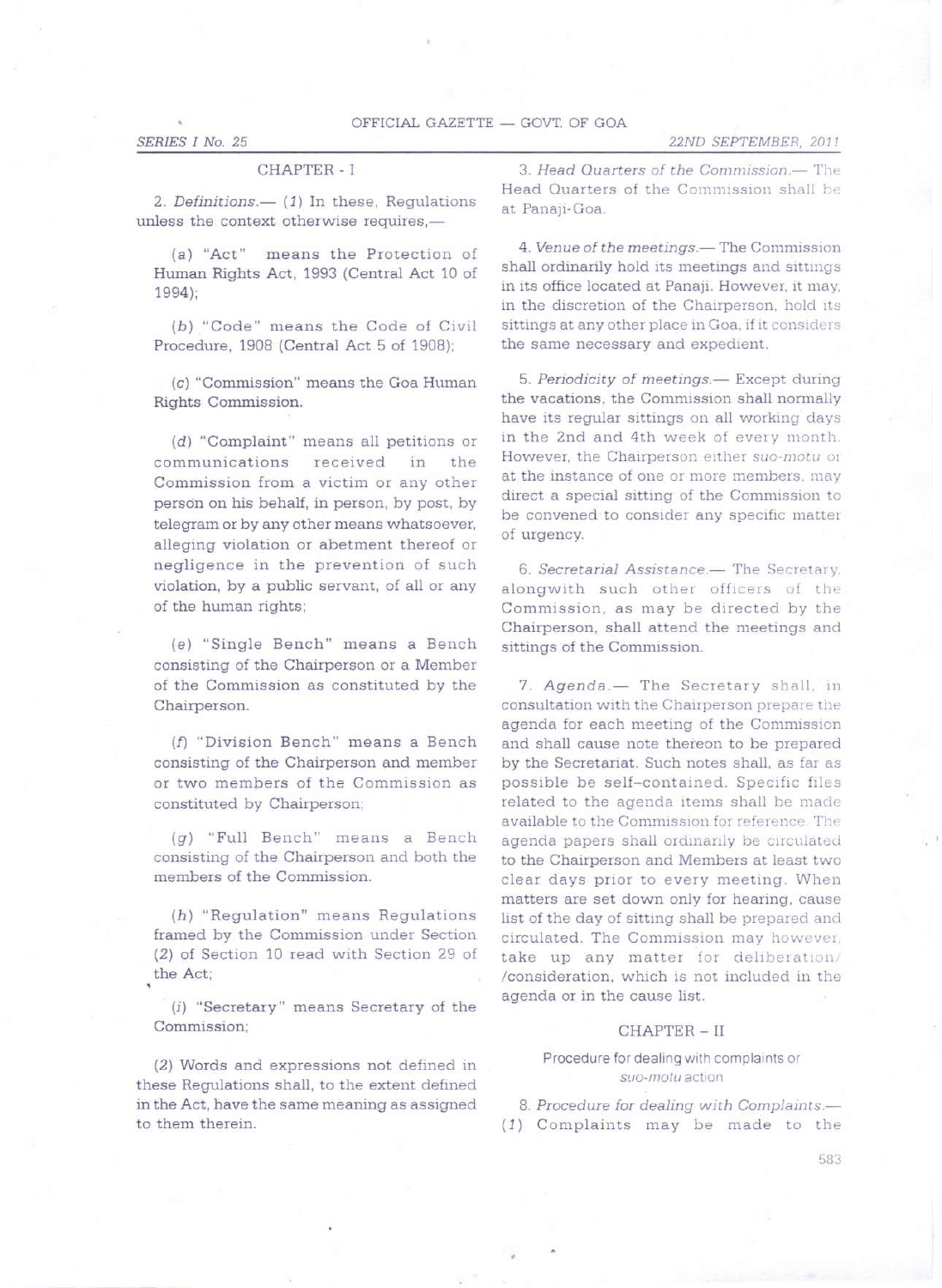## *SERIES I No. 25*

*22ND SEPTEMBER. 2011*

Commission in Konkani, Marathi, Hindi or English. However, the Commission may entertain complaints in other languages in its discretion.

(2) No fee shall be chargeable on such complaints.

(3) The complaint should disclose all facts relevant to the matter complained against. The Commission may, if necessary, call for further information and may direct affidavits to be filed in support of the allegations, whenever considered necessary.

(4) The Commission, may in its discretion, entertain complaints conveyed through email or fax, followed by confirmation by the complainant.

*9. Complaints not ordinarily entertainable.-* 'The Commission may not entertain complaints,-

*(a)* which are vague or anonymous or pseudonymous or trivial or frivolous in nature;

*(b)* which are pending before any other Commission;

*(c)* which raise dispute of civil nature, such as property rights or contractual obligations;

. *(d)* which relate to service matters or industrial disputes;

*(e)* which are not against any public servant;

(f) which do not make out any specific violation of human rights;

*(g)* which are covered by a judicial verdict or decision of the Commission;

*(h)* which are outside the purview of the Commission.

*10. Procedure regarding complaints.- (1)* The complaints shall be entered in a Register in seriatim and a proceeding number shall be allotted to the same.

(2) Every complaint shall be placed before the Commission with utmost expedition. The complaints, which require urgent consideration, shall be placed before the Commission immediately.

(3) All complaints relating to custodial death, custodial torture, custodial rape, illegal detention shall be normally heard by a Division Bench of the Commission, while the cases of other types shall be placed before a Single Bench unless otherwise directed by the Chairperson keeping in view the nature of a particular case. A Single or Division Bench, as the case may be, refer a case pending before it to Division Bench or Full Bench respectively for reasons to be recorded by it. The Chairperson may place any matter before a Division Bench or Full Bench in his discretion.

(4) The Commission may ask the parties to tender evidence on affidavits. The Commission may allow further examination and cross- -examination of the person whose evidence has been tendered on affidavit,

(5) If any working day is declared as a holiday by the State Government, then the cases listed for that day should be taken up on the next working day.

*11. Preliminary consideration, issue of notice, etc.*- (1) If on consideration of the complaint, the Commission dismisses the complaint in limine, the said order shall be communicated to the complainant.

(2) If on consideration of the complaint or *suo-motu* the Commission admits or takes cognizance and directs issue of notice to any authority calling upon it to furnish information or report, a notice shall be issued, enclosing a copy of the complaint and the order of the Commission under the signature of the Secretary/Under-Secretary.

*12. Recording of orders or proceedings.-* Orders of the Commission shall be recorded in the order sheet, Orders, which are lengthy, may be recorded on separate sheets and appended to the order sheet.

584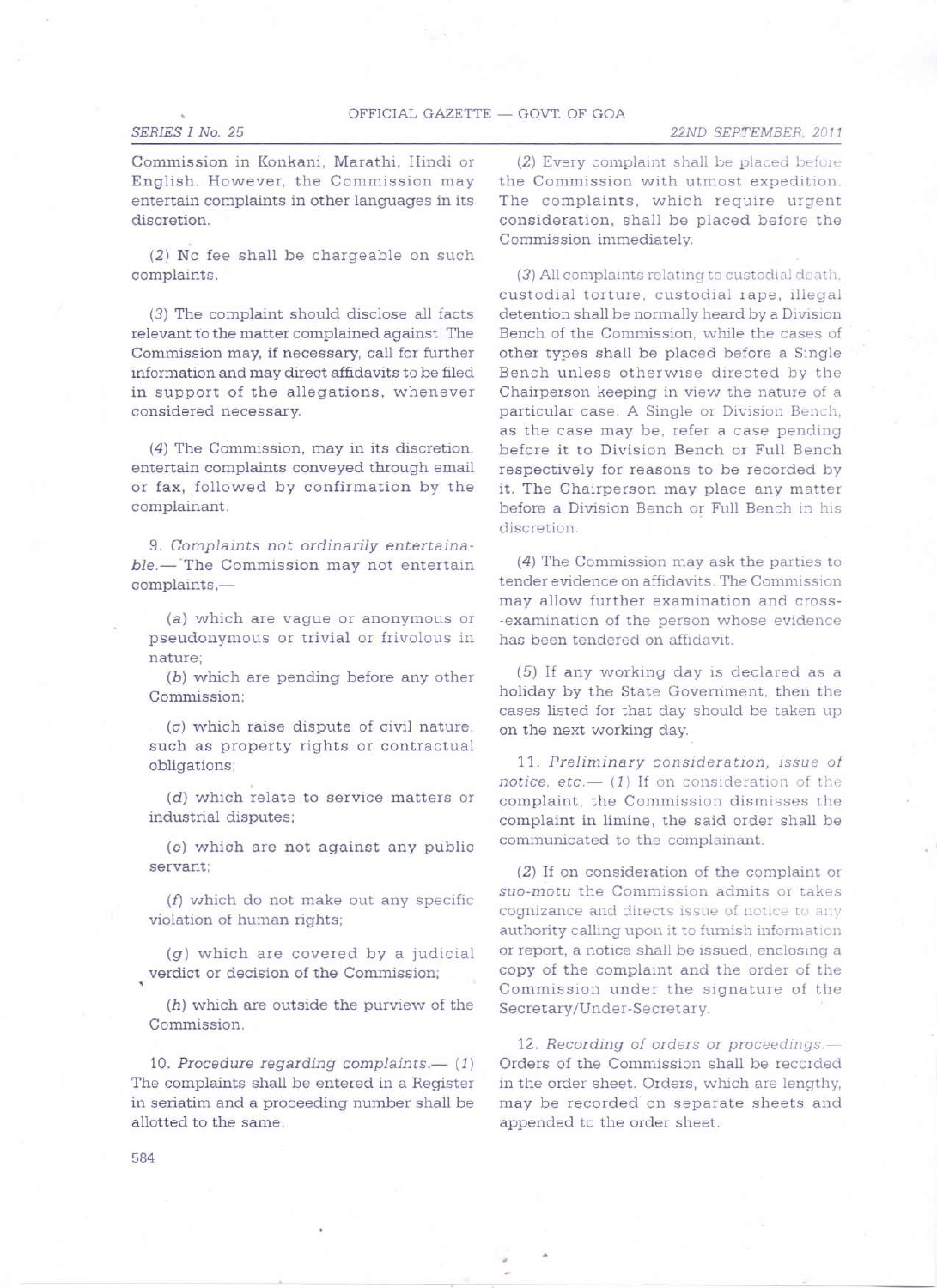## OFFICIAL GAZETTE - GOVT. OF GOA

## *SERIES' I No. 25*

*22ND SEPTEMBER, 2011*

13. *Summons.*— (a) The Commission may direct to issue summons in the manner prescribed in the code to-

*(i)* the Complainant or any other person on his behalf to afford him a personal hearing; or

*(ii)* any other person who, in the opinion of the Commission, should be heard for appropriate disposal of the matter before it; or

*(iii)* any person to cause production of records required by the Commission; or

*(iv)* any person to be examined as a witness; or

*(v)* any person whose conduct is inquired into by it; or

*(vi)* any person whose reputation, in the opinion of the Commission, is likely to be prejudicially affected.

*(b)* The case in which summons has been issued for personal appearance of a person shall be placed before the Commission on the date shown in the summons for such personal appearance.

*14. Calling for investigation report.-* (1) Whenever the Commission orders investigation to' be undertaken by its Investigation Team or by any other investigating agency of the Central or State Government as provided in Section 14 of the Act, a copy of such order alongwith copies of the papers relevant thereto shall be furnished forthwith to such Investigation Team calling upon it to conduct the investigation and submit its report within the time specified in the order. ,

*15. Provision for making inquiry.-* (1) The Commission may, in its discretion, direct further investigation in a given case if it is of the opinion that investigation has not been proper or the matter, requires further investigation for ascertaining the truth or enabling it to properly dispose of the matter.

 $(2)$  The Commission on its own motion, or if moved in the matter, may direct inquiry to be carried by it and receive evidence in course of such inquiry.

16. The Commission or any of its members when requested by the Chairperson may undertake visits for an on the spot study and where such study is undertaken by one or more members, a report thereon shall be furnished to the Commission as early as possible.

*17. Communication of Recomrnencieuons..-:* When the Commission, upon completion of the inquiry, makes any recommendation, a copy of the report alongwith a copy of the recommendation, shall be sent to the concerned authority calling upon it to furnish its comments on the report including the action taken or proposed to be taken, within a period of one month from the date of receipt of order or recommendations made by the Commission or within such time as the Commission may allow.

*18. Steps after calling for cominents.-* (1) If no comments are received within the time allowed under Regulation 17, the case shall be placed before the Commission forthwith fot further direction.

(2) If comments are received, the case shall be placed by the Secretary/Under-Secretary before the Commission with a brief note containing the following particulars, namely:-

*(i)* Whether the recommendation is accepted by the Government or the concerned authority; if so, whether in full or in part;

*(ii)* The action, if any, taken or proposed to be taken by the Government or its concerned authority;

*(iii)* The reasons, if any, given for not accepting the recommendation; and

585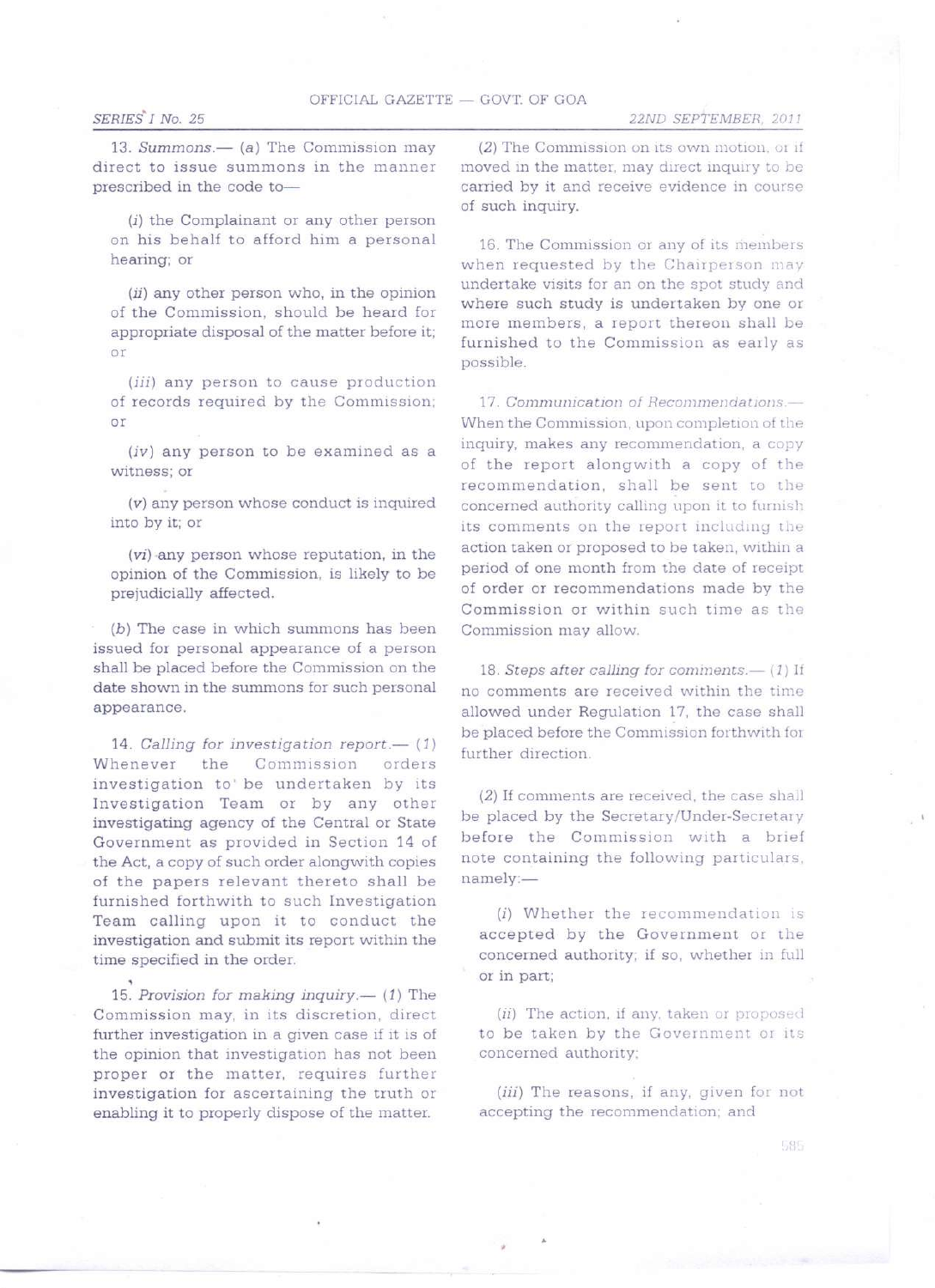*22ND SEPTEMBER. 2011*

*(iv)* The action that may be taken pursuant to the comments received.

(3) On consideration of the comments received alongwith note referred to in clause (2), the Commission may pass such order, as it deems just and proper.

*19. Mode* of *Communication.-* Unless otherwise directed, all communications from the Commission shall be sent by ordinary post.

20. *Review.*— If any application seeking modification or review of the order or proceedings passed by the Commission is received, the same shall be placed before the same Bench which made the order, alongwith the case file and a brief note on the points made out in such application and the same shall be disposed of by such order as may be deemed proper by such Bench.

*21. Procedure regarding suo-motu action.-* The procedure contained in this Chapter shall *mutatis mutandis* apply to *suo-motu* action taken by the Commission.

*22. Preparation* of *Statements.-* The Secretary shall cause to prepare such weekly, monthly, quarterly, half-yearly statements or returns or reports in such form as may be prescribed by the Commission or Chairperson from time to time.

### CHAPTER - HI

#### **Miscellaneous**

*23. Minutes* of *the Meeting.-* (1) The minutes of each meeting of the Commission shall be recorded during the meeting itself or immediately thereafter by the Secretary or by any other officer as directed. Such minutes shall be submitted to the Chairperson for his approval and upon approval, be circulated to all the Members of the Commission at the earliest and in any case, before the commencement of the next meeting.

(2) The conclusions of the Commission in every matter shall be recorded in the form of an opinion. Dissenting opinions, if any, shall also form part of the record and be kept on record. Action shall be taken on the basis of the majority opinion if there is any difference in opinions.

*24. Record* of *Minutes.-* A master copy of the minutes of every meeting and decisions of the Commission shall be maintained in a Proceedings Book, duly authenticated by the Secretary, and a copy of the minutes pertaining to each item shall be added to the relevant file for appropriate action, and authenticated copies thereof shall be kept in the respective Division and for convenience. copies thereof with appropriate indexing shall be kept in guard files.

25*. Report of action taken.*- Report of follow up action shall be submitted to the Commission at every subsequent sitting, indicating therein the present stage of action on each item on which the Commission had taken decision in any of its earlier meetings, excepting the items on which no further action is called for.

*26. Authentication* of *orders and decisions.-* (1) Orders and decisions of the Commission shall be authenticated by the Secretary or any officer of the Commission as authorized by the Chairperson, who shall be not below the rank of an Under--Secretary.

(2) Copies of enquiry reports or orders passed finally disposing of matters by the Commission shall be furnished free of cost to the Complainant/Petitioner or his representatives.

(3) Unless any document is classified by the Commission as confidential, copy thereof shall be made available to the parties in the matter on demand, on payment of cost as prescribed by the Commission from time to time unless the Commission decides otherwise. Every effort should be made to provide the copies with utmost expedition and in any case, not later than two weeks of the date of request.